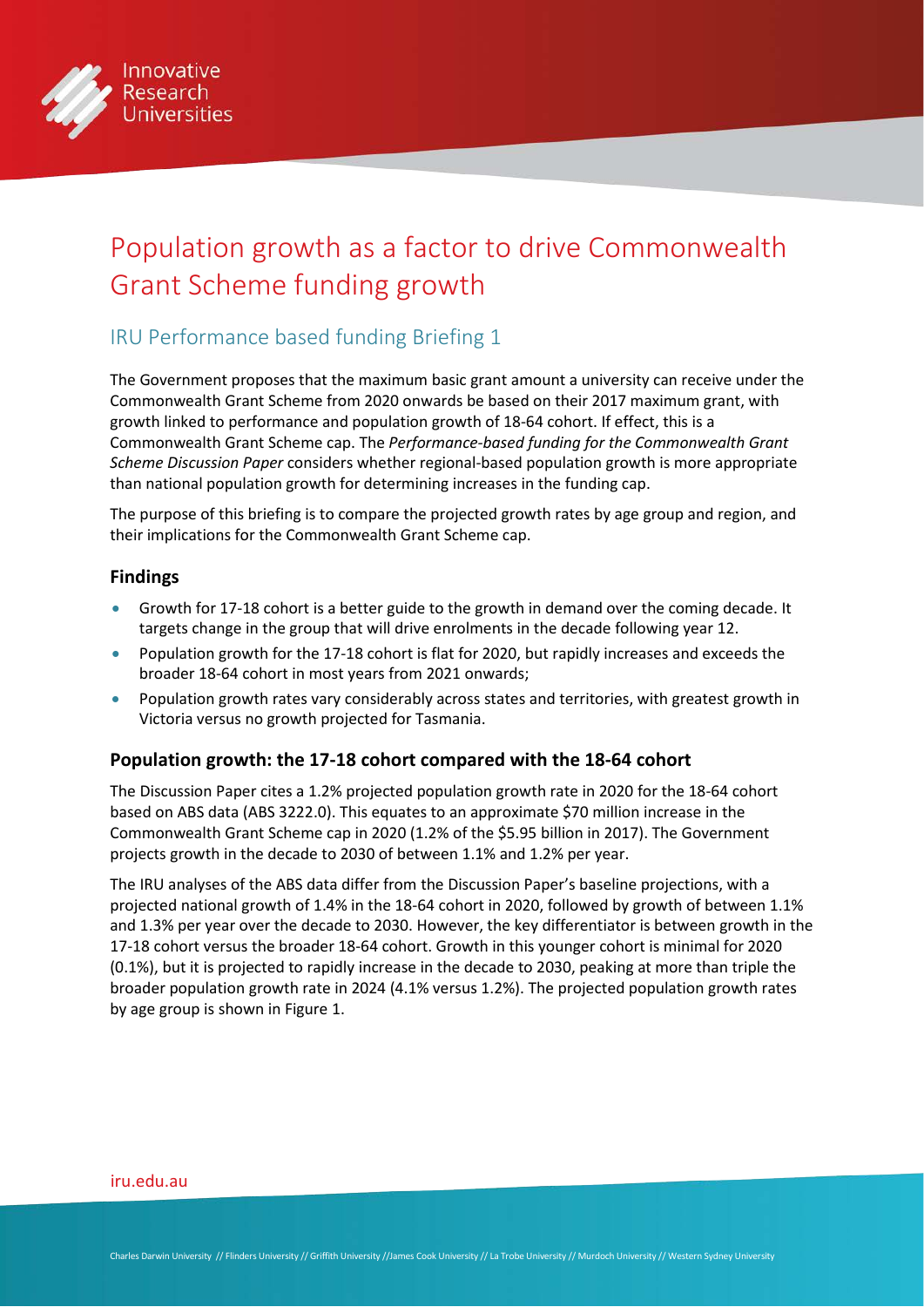



**Figure 1 – Projected Australian population growth by age groups**

Without indexation of the Commonwealth Grant Scheme cap, the funding will cover fewer and fewer student places each year it remains in place, with only the population increase to offset this. Assuming the population increase is intended to reflect changes in demand over the coming decade it would be better tied to younger cohorts, matching the age of most students. Linking growth in the Commonwealth Grant Scheme cap to the 17-18 cohort would target change in the group that will drive enrolments in the decade following year 12.

Figure two shows the total funding cap would be higher as a result of greater growth in the 17-18 cohort. In the longer term, and if combined with a reintroduction of indexation, this would go much of the way to ensure universities are not forced to exclude many suitable students.



**Figure 2. Commonwealth Grant Scheme cap by year based on growth in 17-18 vs 18-64 cohort, 2019-2030 (\$millions)**

*Sources: ABS 3222.0 - Population Projections, Australia, 2017 (base) – 2066; Higher education providers' 2018 - 2020 Commonwealth Grant Scheme funding agreements*

*Source: ABS 3222.0 - Population Projections, Australia, 2017 (base) - 2066*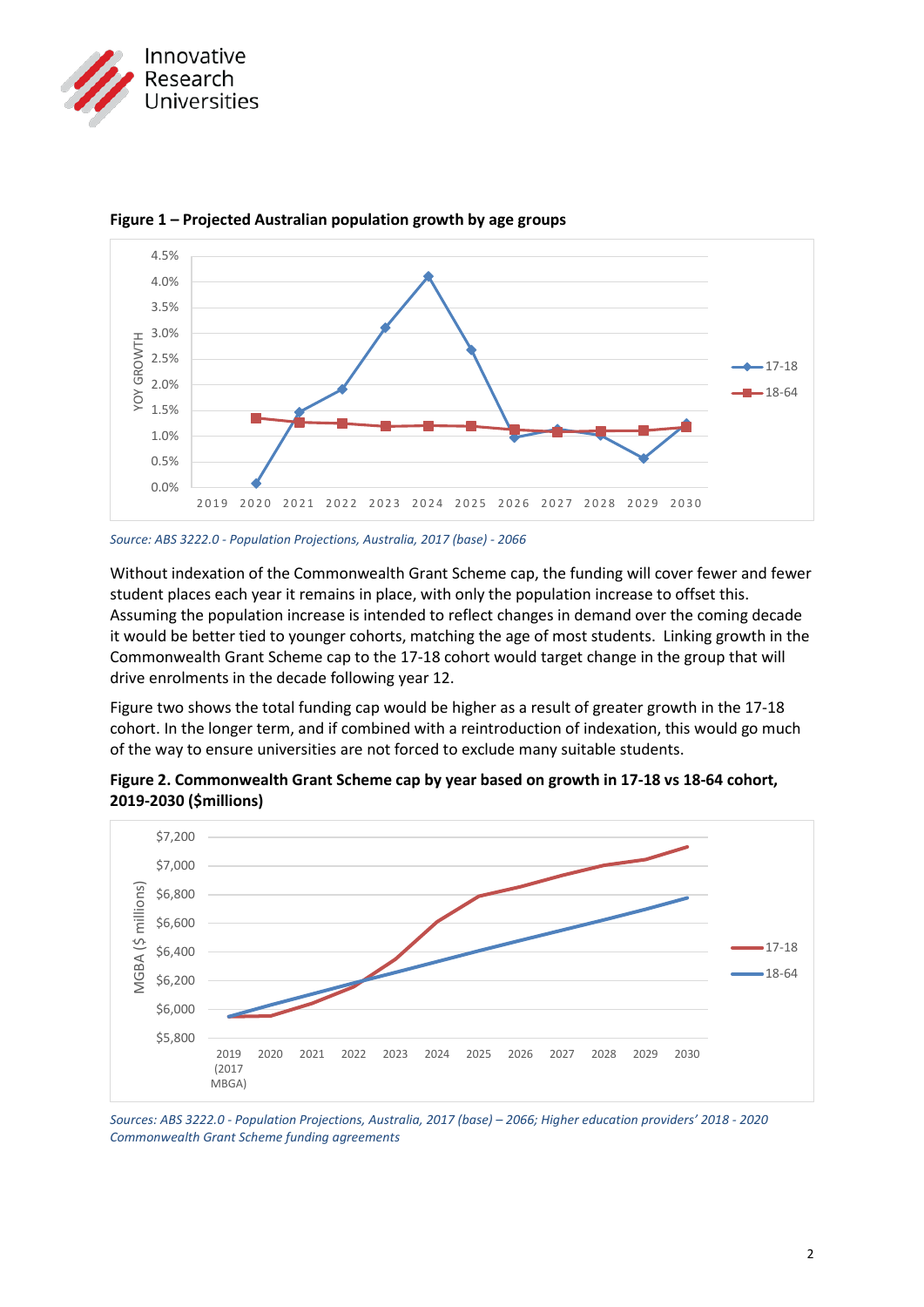

## **Projected population growth by state and territory**

Projected population growth varies by state and territory for both cohorts. For the 18-64 cohort (Table 1), growth is greatest in Victoria at 2.0% in 2020 and between 1.3% to 1.8% in the decade to 2030. Tasmania and South Australia are projected to have very low population growth of between 0% to 0.2% until 2024, with Tasmania facing projected population declines from 2026 onwards.

Projected population growth for the 17-18 cohort is more variable by state and for each year (Table 2). All states and territories are projected to have some years where growth in this cohort exceeds the national rate for the broader 18-64 cohort.

| Year | <b>Australia</b> | <b>ACT</b> | <b>NSW</b> | <b>NT</b> | Qld  | <b>SA</b> | <b>Tas</b> | <b>Vic</b> | <b>WA</b> |
|------|------------------|------------|------------|-----------|------|-----------|------------|------------|-----------|
| 2020 | 1.4%             | 1.7%       | 1.4%       | 0.5%      | 1.4% | 0.2%      | 0.2%       | 2.0%       | 0.6%      |
| 2021 | 1.3%             | 1.6%       | 1.3%       | 0.8%      | 1.3% | 0.2%      | 0.1%       | 1.8%       | 0.6%      |
| 2022 | 1.3%             | 1.6%       | 1.2%       | 0.7%      | 1.3% | 0.2%      | 0.0%       | 1.8%       | 0.9%      |
| 2023 | 1.2%             | 1.5%       | 1.1%       | 1.0%      | 1.2% | 0.2%      | 0.0%       | 1.6%       | 1.0%      |
| 2024 | 1.2%             | 1.5%       | 1.1%       | 1.1%      | 1.3% | 0.2%      | 0.0%       | 1.6%       | 1.2%      |
| 2025 | 1.2%             | 1.4%       | 1.1%       | 1.0%      | 1.3% | 0.3%      | 0.0%       | 1.5%       | 1.3%      |
| 2026 | 1.1%             | 1.4%       | 1.0%       | 1.3%      | 1.2% | 0.3%      | $-0.2%$    | 1.4%       | 1.4%      |
| 2027 | 1.1%             | 1.3%       | 0.9%       | 1.2%      | 1.1% | 0.3%      | $-0.1%$    | 1.3%       | 1.5%      |
| 2028 | 1.1%             | 1.4%       | 1.0%       | 1.3%      | 1.2% | 0.3%      | $-0.1%$    | 1.3%       | 1.5%      |
| 2029 | 1.1%             | 1.4%       | 1.0%       | 1.3%      | 1.1% | 0.4%      | $-0.1%$    | 1.3%       | 1.5%      |
| 2030 | 1.2%             | 1.5%       | 1.1%       | 1.4%      | 1.2% | 0.5%      | 0.0%       | 1.4%       | 1.5%      |

#### **Table 1 – Projected population growth by state and territory, for 18-64 cohort, 2020 to 2030**

*Source: ABS 3222.0 - Population Projections, Australia, 2017 (base) - 2066*

#### **Table 2 – Projected population growth by state, for persons 17 to 18 years of age, 2020 to 2030**

| Year | <b>Australia</b> | <b>ACT</b> | <b>NSW</b> | <b>NT</b> | Qld     | <b>SA</b> | <b>Tas</b> | <b>Vic</b> | <b>WA</b> |
|------|------------------|------------|------------|-----------|---------|-----------|------------|------------|-----------|
| 2020 | 0.1%             | 1.1%       | 0.2%       | $-0.1%$   | $-0.6%$ | $-0.7%$   | $-2.4%$    | 1.0%       | $-0.3%$   |
| 2021 | 1.5%             | 2.2%       | 1.2%       | $-1.3%$   | 1.5%    | 0.8%      | $-1.4%$    | 2.2%       | 1.6%      |
| 2022 | 1.9%             | 2.5%       | 1.5%       | $-0.9%$   | 2.6%    | 1.2%      | 2.4%       | 1.9%       | 2.3%      |
| 2023 | 3.1%             | 4.9%       | 2.8%       | 3.2%      | 3.6%    | 1.6%      | 4.1%       | 3.1%       | 3.7%      |
| 2024 | 4.1%             | 3.9%       | 3.9%       | 3.5%      | 4.0%    | 3.3%      | 3.2%       | 4.5%       | 4.9%      |
| 2025 | 2.7%             | 2.3%       | 2.8%       | 2.5%      | 2.6%    | 2.6%      | 1.9%       | 2.7%       | 3.0%      |
| 2026 | 1.0%             | 2.6%       | 0.8%       | 1.6%      | 1.2%    | 0.7%      | 0.5%       | 1.2%       | 0.6%      |
| 2027 | 1.1%             | 3.2%       | 1.0%       | 1.3%      | 0.9%    | 0.6%      | $-1.3%$    | 1.8%       | 0.9%      |
| 2028 | 1.0%             | 2.1%       | 1.0%       | 1.8%      | 0.5%    | 0.1%      | $-0.9%$    | 1.4%       | 1.8%      |
| 2029 | 0.6%             | 1.1%       | 0.6%       | 1.8%      | 0.0%    | 0.5%      | $-1.2%$    | 1.2%       | 0.4%      |
| 2030 | 1.2%             | 1.9%       | 0.9%       | 0.6%      | 0.7%    | 0.7%      | $-1.4%$    | 2.5%       | 1.0%      |

*Source: ABS 3222.0 - Population Projections, Australia, 2017 (base) - 2066*

State and territory factors should only be used in association with data on current participation to achieve similar outcomes across all regions of Australia.